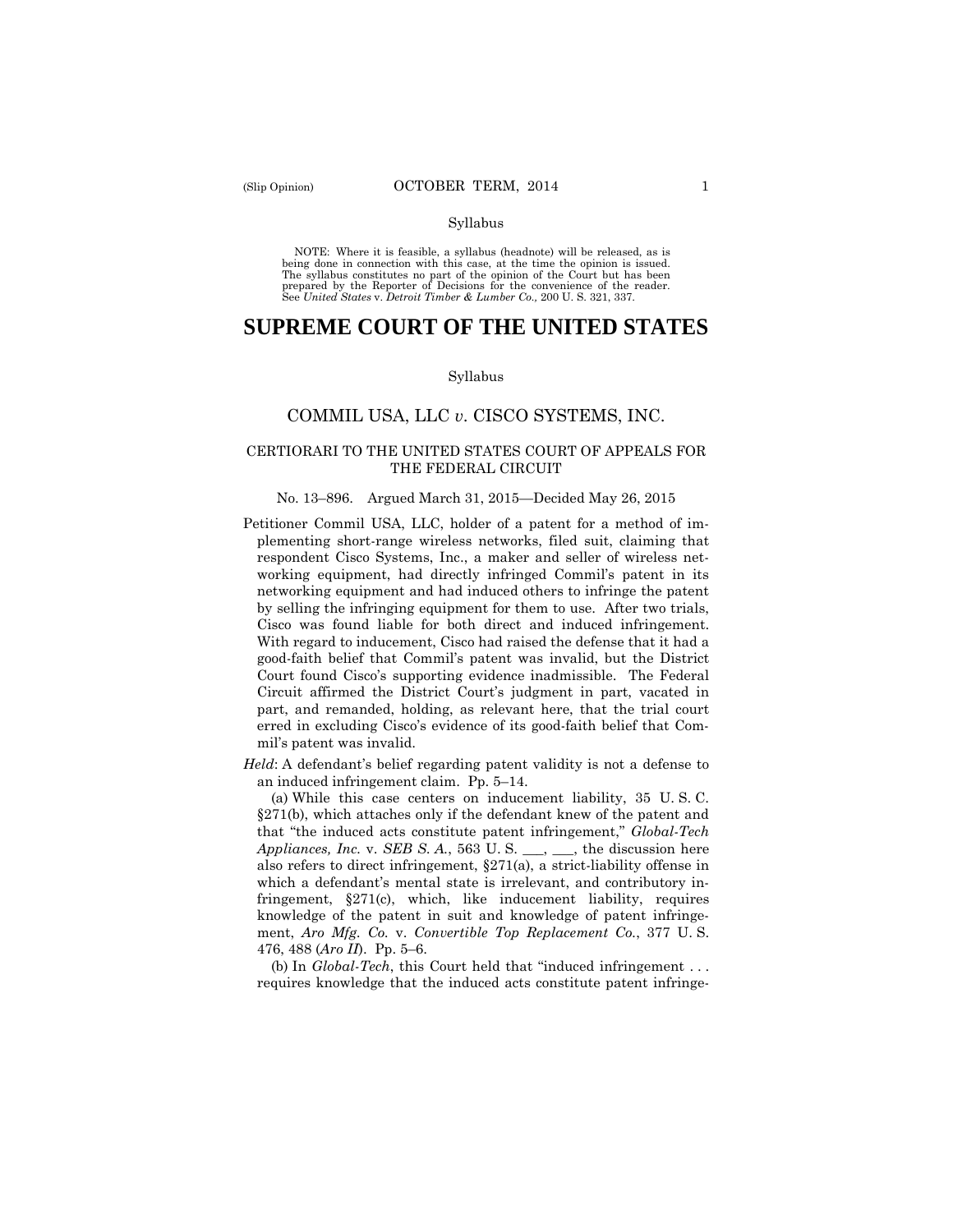#### Syllabus

ment," 563 U. S., at \_\_\_, relying on the reasoning of *Aro II*, a contributory infringement case, because the mental state imposed in each instance is similar. Contrary to the claim of Commil and the Government as *amicus,* it was not only knowledge of the existence of respondent's patent that led the Court to affirm the liability finding in *Global-Tech,* but also the fact that petitioner's actions demonstrated that it knew it would be causing customers to infringe respondent's patent. 563 U.S., at \_\_\_. Qualifying or limiting that holding could make a person, or entity, liable for induced or contributory infringement even though he did not know the acts were infringing. *Global-Tech* requires more, namely proof the defendant knew the acts were infringing. And that opinion was clear in rejecting any lesser mental state as the standard. *Id.,* at \_\_\_. Pp. 6–9.

(c) Because induced infringement and validity are separate issues and have separate defenses under the Act, belief regarding validity cannot negate §271(b)'s scienter requirement of "actively induce[d] infringement," *i.e*., the intent to "bring about the desired result" of infringement, 563 U. S., at \_\_\_. When infringement is the issue, the patent's validity is not the question to be confronted. See *Cardinal Chemical Co.* v. *Morton Int'l, Inc.,* 508 U. S. 83. Otherwise, the long held presumption that a patent is valid, §282(a), would be undermined, permitting circumvention of the high bar—the clear and convincing standard—that defendants must surmount to rebut the presumption. See *Microsoft Corp.* v. *i4i Ltd. Partnership*, 564 U. S. \_\_\_, \_\_\_–\_\_\_. To be sure, if a patent is shown to be invalid, there is no pa-

tent to be infringed. But the orderly administration of the patent system requires courts to interpret and implement the statutory framework to determine the procedures and sequences that the parties must follow to prove the act of wrongful inducement and any related issues of patent validity.

There are practical reasons not to create a defense of belief in invalidity for induced infringement. Accused inducers who believe a patent is invalid have other, proper ways to obtain a ruling to that effect, including, *e.g.,* seeking *ex parte* reexamination of the patent by the Patent and Trademark Office, something Cisco did here. Creating such a defense could also have negative consequences, including*, e.g.,* rendering litigation more burdensome for all involved. Pp. 9–13.

(d) District courts have the authority and responsibility to ensure that frivolous cases—brought by companies using patents as a sword to go after defendants for money—are dissuaded, though no issue of frivolity has been raised here. Safeguards—including, *e.g.,* sanctioning attorneys for bringing such suits, see Fed. Rule Civ. Proc. 11 combined with the avenues that accused inducers have to obtain rulings on the validity of patents, militate in favor of maintaining the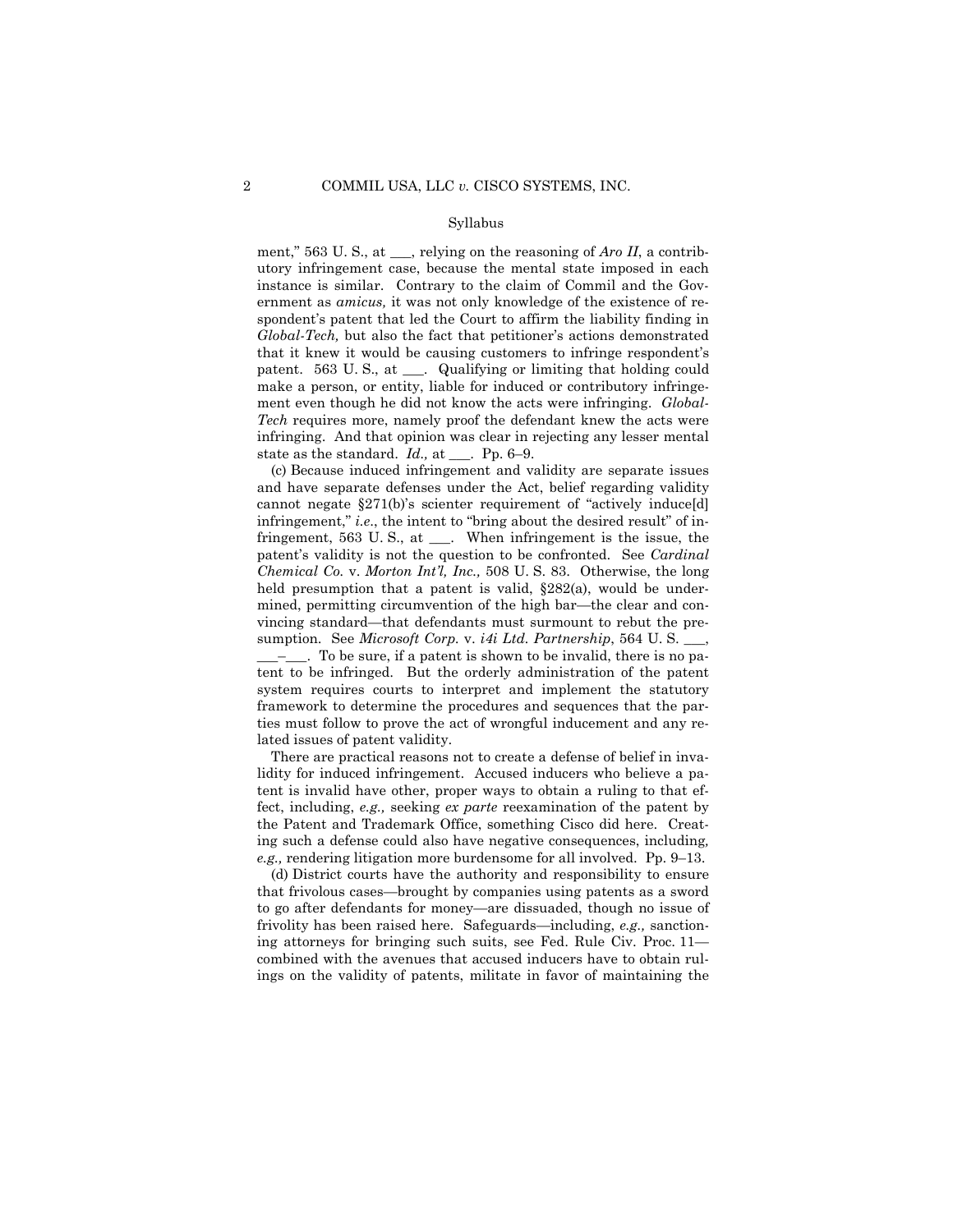# Syllabus

separation between infringement and validity expressed in the Patent Act. Pp. 13–14.

720 F. 3d 1361, vacated and remanded.

KENNEDY, J., delivered the opinion of the Court, in which GINSBURG, ALITO, SOTOMAYOR, and KAGAN, JJ., joined, and in which THOMAS, J., joined as to Parts II–B and III. SCALIA, J., filed a dissenting opinion, in which ROBERTS, C. J., joined. BREYER, J., took no part in the consideration or decision of the case.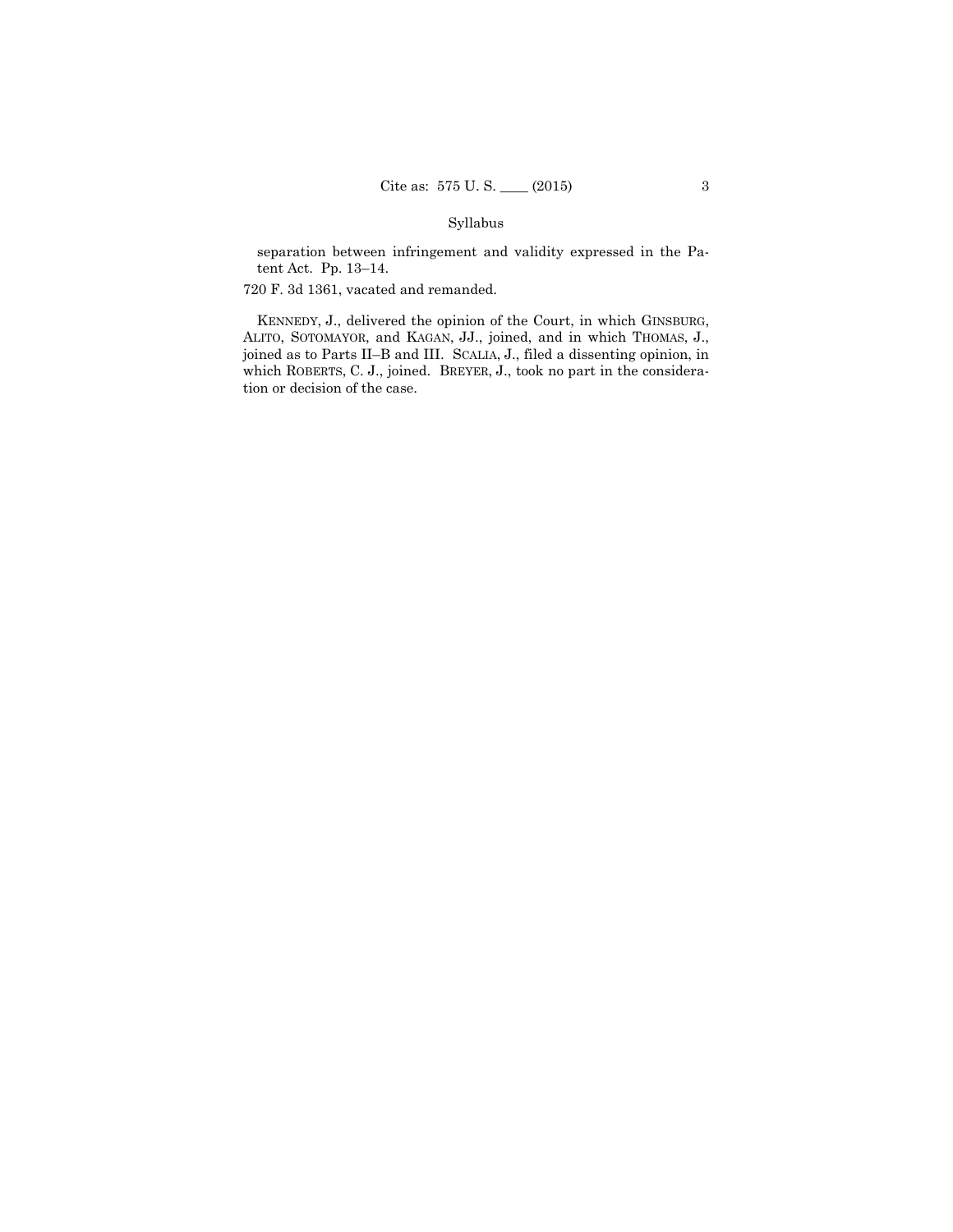preliminary print of the United States Reports. Readers are requested to notify the Reporter of Decisions, Supreme Court of the United States, Wash- ington, D. C. 20543, of any typographical or other formal errors, in order that corrections may be made before the preliminary print goes to press. NOTICE: This opinion is subject to formal revision before publication in the

### $\frac{1}{2}$  , where  $\frac{1}{2}$ **SUPREME COURT OF THE UNITED STATES**

#### $\frac{1}{2}$  ,  $\frac{1}{2}$  ,  $\frac{1}{2}$  ,  $\frac{1}{2}$  ,  $\frac{1}{2}$  ,  $\frac{1}{2}$ No. 13–896

# COMMIL USA, LLC, PETITIONER *v.*  CISCO SYSTEMS, INC.

## ON WRIT OF CERTIORARI TO THE UNITED STATES COURT OF APPEALS FOR THE FEDERAL CIRCUIT

### [May 26, 2015]

### JUSTICE KENNEDY delivered the opinion of the Court.\*

A patent holder, and the holder's lawful licensees, can recover for monetary injury when their exclusive rights are violated by others' wrongful conduct. One form of patent injury occurs if unauthorized persons or entities copy, use, or otherwise infringe upon the patented invention. Another form of injury to the patent holder or his licensees can occur when the actor induces others to infringe the patent. In the instant case, both forms of injury—direct infringement and wrongful inducement of others to commit infringement—were alleged. After two trials, the defendant was found liable for both types of injury. The dispute now before the Court concerns the inducement aspect of the case.

#### I

The patent holder who commenced this action is the petitioner here, Commil USA, LLC. The technical details of Commil's patent are not at issue. So it suffices to say, with much oversimplification, that the patent is for a

——————

<sup>\*</sup> JUSTICE THOMAS joins Parts II–B and III of this opinion.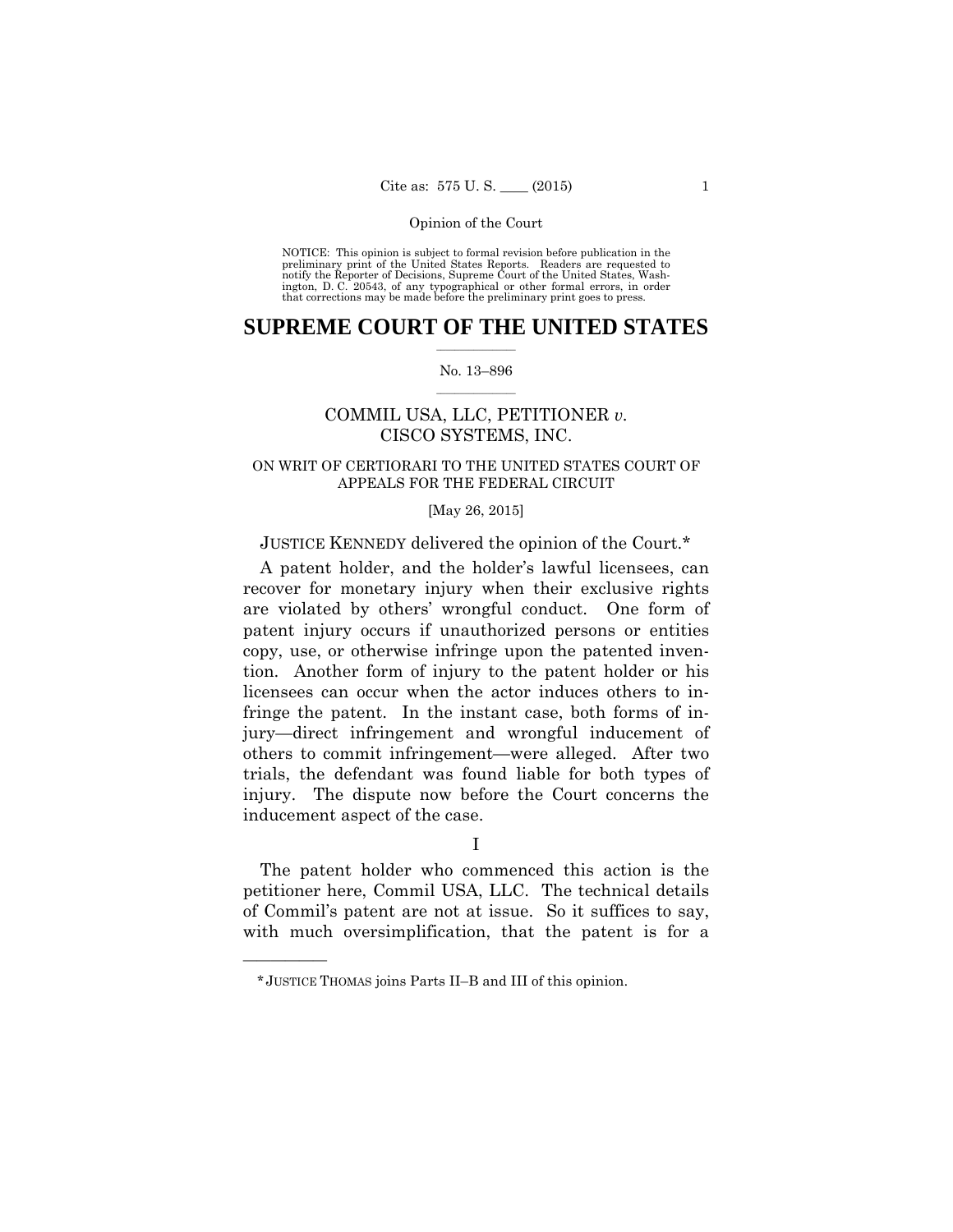method of implementing short-range wireless networks. Suppose an extensive business headquarters or a resort or a college campus wants a single, central wireless system (sometimes called a Wi-Fi network). In order to cover the large space, the system needs multiple base stations so a user can move around the area and still stay connected. Commil's patent relates to a method of providing faster and more reliable communications between devices and base stations. The particular claims of Commil's patent are discussed in the opinion of the United States Court of Appeals for the Federal Circuit. 720 F. 3d 1361, 1364– 1365, 1372 (2013).

Commil brought this action against Cisco Systems, Inc., which makes and sells wireless networking equipment. In 2007, Commil sued Cisco in the United States District Court for the Eastern District of Texas. Cisco is the respondent here. Commil alleged that Cisco had infringed Commil's patent by making and using networking equipment. In addition Commil alleged that Cisco had induced others to infringe the patent by selling the infringing equipment for them to use, in contravention of Commil's exclusive patent rights.

 patent was valid and that Cisco had directly infringed. induced infringement, the jury found Cisco not liable. At the first trial, the jury concluded that Commil's The jury awarded Commil \$3.7 million in damages. As to Commil filed a motion for a new trial on induced infringement and damages, which the District Court granted because of certain inappropriate comments Cisco's counsel had made during the first trial.

A month before the second trial Cisco went to the United States Patent and Trademark Office and asked it to reexamine the validity of Commil's patent. The Office granted the request; but, undoubtedly to Cisco's disappointment, it confirmed the validity of Commil's patent. App. 159, 162.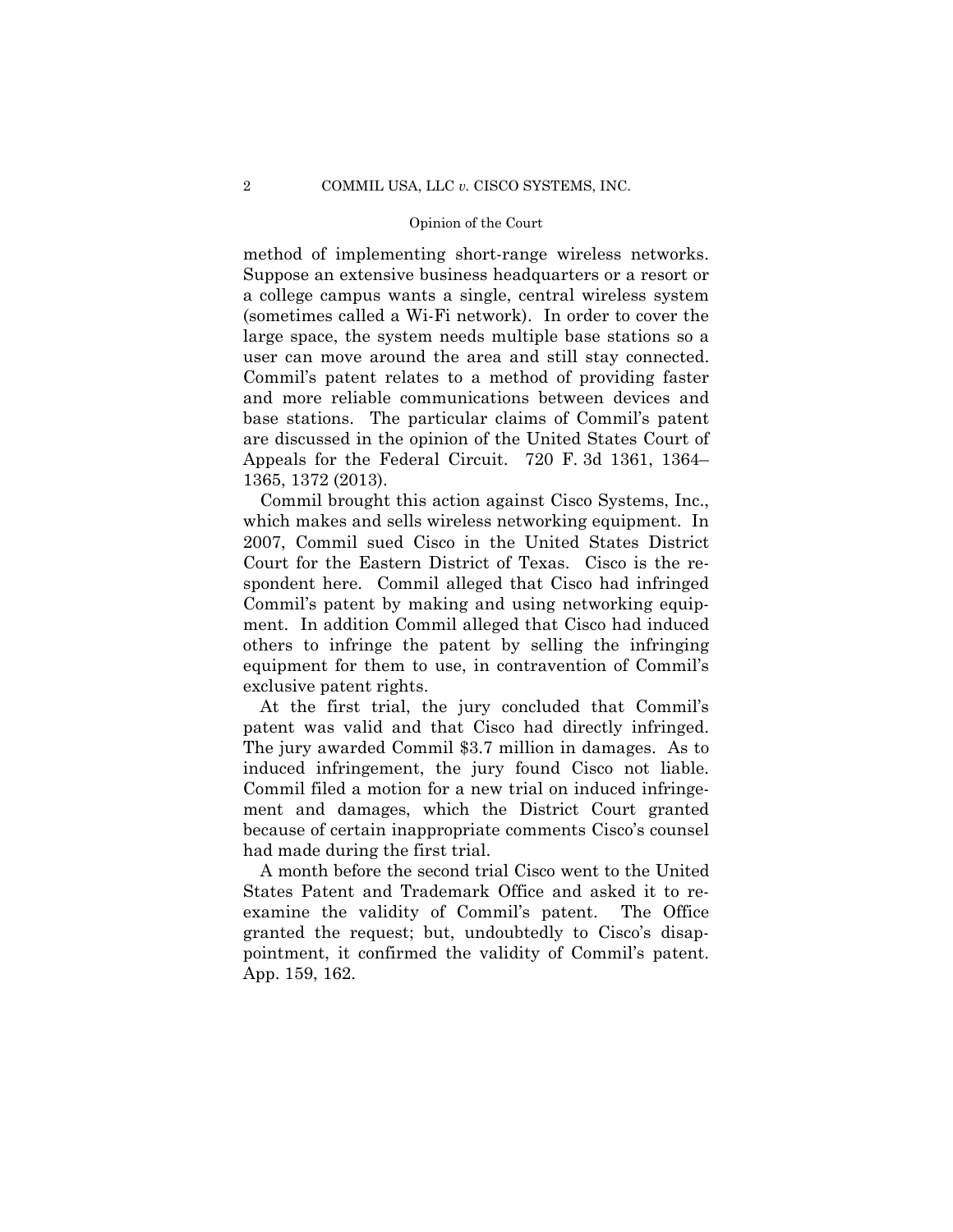Back in the District Court, the second trial proceeded, limited to the issues of inducement and damages on that issue and direct infringement. As a defense to the claim of inducement, Cisco argued it had a good-faith belief that Commil's patent was invalid. It sought to introduce evidence to support that assertion. The District Court, however, ruled that Cisco's proffered evidence of its good-faith belief in the patent's invalidity was inadmissible. While the District Court's order does not provide the reason for the ruling, it seems the court excluded this evidence on the assumption that belief in invalidity is not a defense to a plaintiff 's claim that the defendant induced others to infringe.

At the close of trial, and over Cisco's objection, the District Court instructed the jury that it could find inducement if "Cisco actually intended to cause the acts that constitute . . . direct infringement and that Cisco knew or should have known that its actions would induce actual infringement." *Id.,* at 21. The jury returned a verdict for Commil on induced infringement and awarded \$63.7 million in damages.

563 U.S.  $\_\_$  (2011). That case, as will be discussed in After the verdict, but before judgment, this Court issued its decision in *Global-Tech Appliances, Inc.* v. *SEB S. A.*, more detail, held that, in an action for induced infringement, it is necessary for the plaintiff to show that the alleged inducer knew of the patent in question and knew the induced acts were infringing.  $Id.$ , at  $\_\_\_$  (slip op., at 10). Relying on that case, Cisco again urged that the jury instruction was incorrect because it did not state knowledge as the governing standard for inducement liability. The District Court denied Cisco's motion and entered judgment in Commil's favor.

Cisco appealed to the United States Court of Appeals for the Federal Circuit. The Court of Appeals affirmed in part, vacated in part, and remanded for further proceed-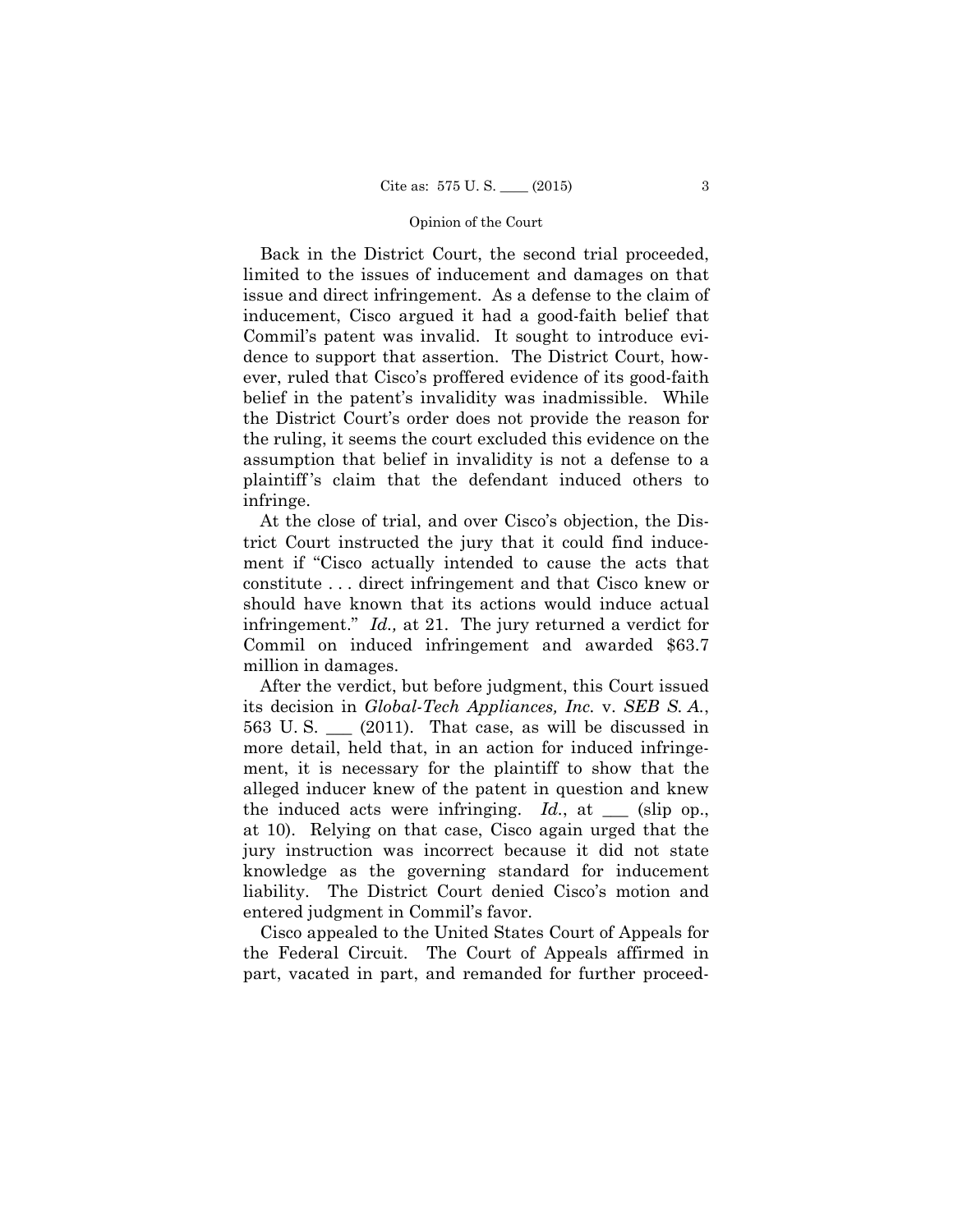is required." 720 F. 3d, at 1366. That ruling, which re- quires a new trial on the inducement claim with a corrected ings. The court concluded it was error for the District Court to have instructed the jury that Cisco could be liable for induced infringement if it "'knew or should have known'" that its customers infringed. 720 F. 3d, at 1366. The panel held that "induced infringement 'requires knowledge that the induced acts constitute patent infringement.'" *Ibid.* (quoting *Global-Tech*, *supra,* at \_\_\_ (slip op., at 10)). By stating that Cisco could be found liable if it "'knew or should have known that its actions would induce actual infringement,'" the Court of Appeals explained, the District Court had allowed "the jury to find [Cisco] liable based on mere negligence where knowledge instruction on knowledge, is not in question here.

What is at issue is the second holding of the Court of Appeals, addressing Cisco's contention that the trial court committed further error in excluding Cisco's evidence that it had a good-faith belief that Commil's patent was invalid. Beginning with the observation that it is "axiomatic that one cannot infringe an invalid patent," the Court of Appeals reasoned that "evidence of an accused inducer's good-faith belief of invalidity may negate the requisite intent for induced infringement." *Id.,* at 1368. The court saw "no principled distinction between a good-faith belief of invalidity and a good-faith belief of non-infringement for the purpose of whether a defendant possessed the specific intent to induce infringement of a patent." *Ibid.* 

Judge Newman dissented on that point. In Judge Newman's view a defendant's good-faith belief in a patent's invalidity is not a defense to induced infringement. She reasoned that "whether there is infringement in fact does not depend on the belief of the accused infringer that it might succeed in invalidating the patent." *Id.,* at 1374 (opinion concurring in part and dissenting in part). Both parties filed petitions for rehearing en banc, which were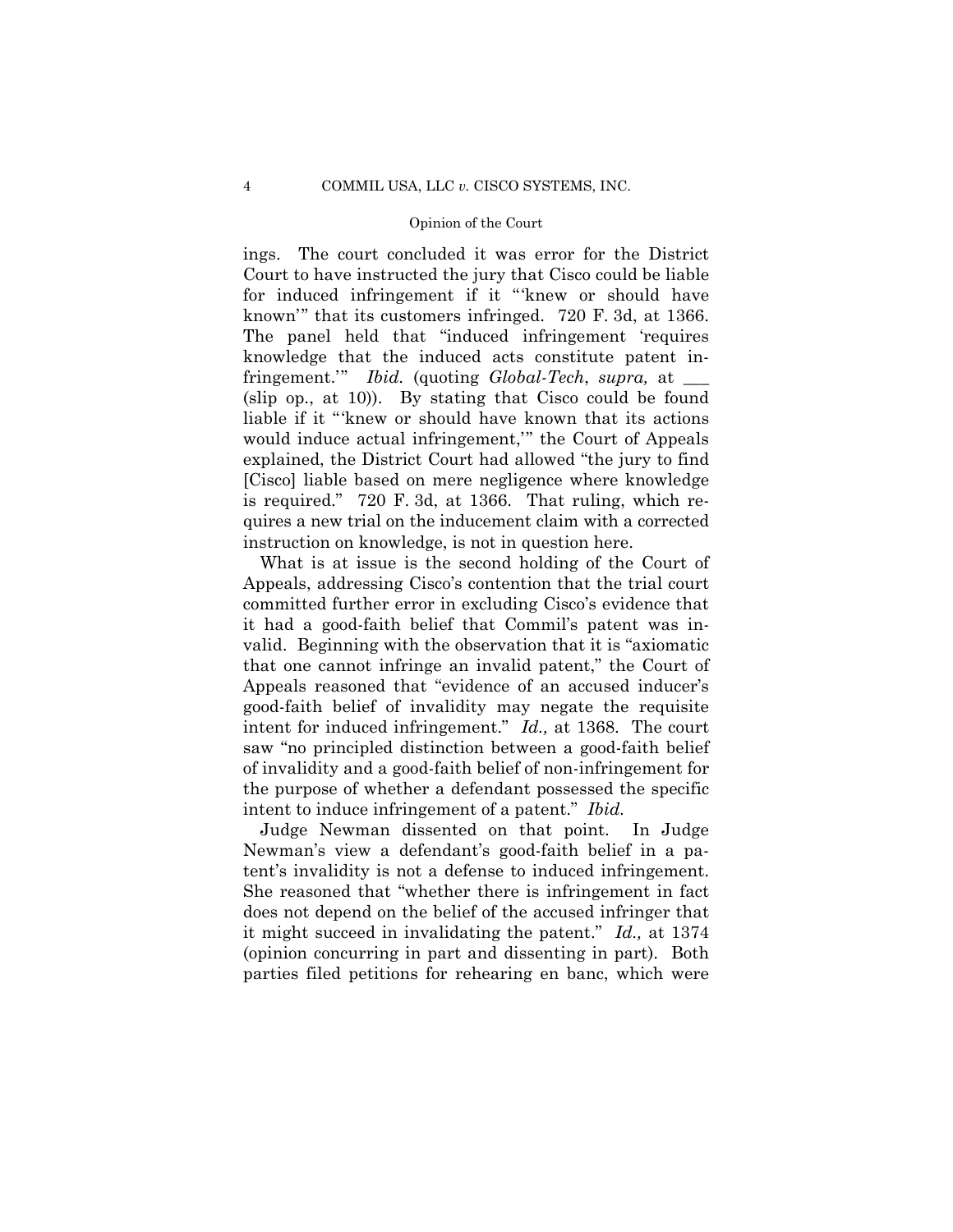denied. 737 F. 3d 699, 700 (2013). Five judges, however, would have granted rehearing en banc to consider the question whether a good-faith belief in invalidity is a defense to induced infringement. *Id.,* at 700 (Reyna, J., dissenting from denial of rehearing en banc).

This Court granted certiorari to decide that question.  $574$  U.S.  $\_\_$  (2014).

II

Although the precise issue to be addressed concerns a claim of improper inducement to infringe, the discussion to follow refers as well to direct infringement and contributory infringement, so it is instructive at the outset to set forth the statutory provisions pertaining to these three forms of liability. These three relevant provisions are found in §271 of the Patent Act. 35 U. S. C. §271.

Subsection (a) governs direct infringement and provides:

"Except as otherwise provided in this title, whoever without authority makes, uses, offers to sell, or sells any patented invention, within the United States or imports into the United States any patented invention during the term of the patent therefor, infringes the patent."

Under this form of liability, a defendant's mental state is irrelevant. Direct infringement is a strict-liability offense. *Global-Tech*, 563 U. S., at \_\_\_ (slip op., at 5, n. 2).

Subsection (b) governs induced infringement:

"Whoever actively induces infringement of a patent shall be liable as an infringer."

In contrast to direct infringement, liability for inducing infringement attaches only if the defendant knew of the patent and that "the induced acts constitute patent infringement." *Id.*, at \_\_\_ (slip op., at 10). In Commil and the Government's view, not only is knowledge or belief in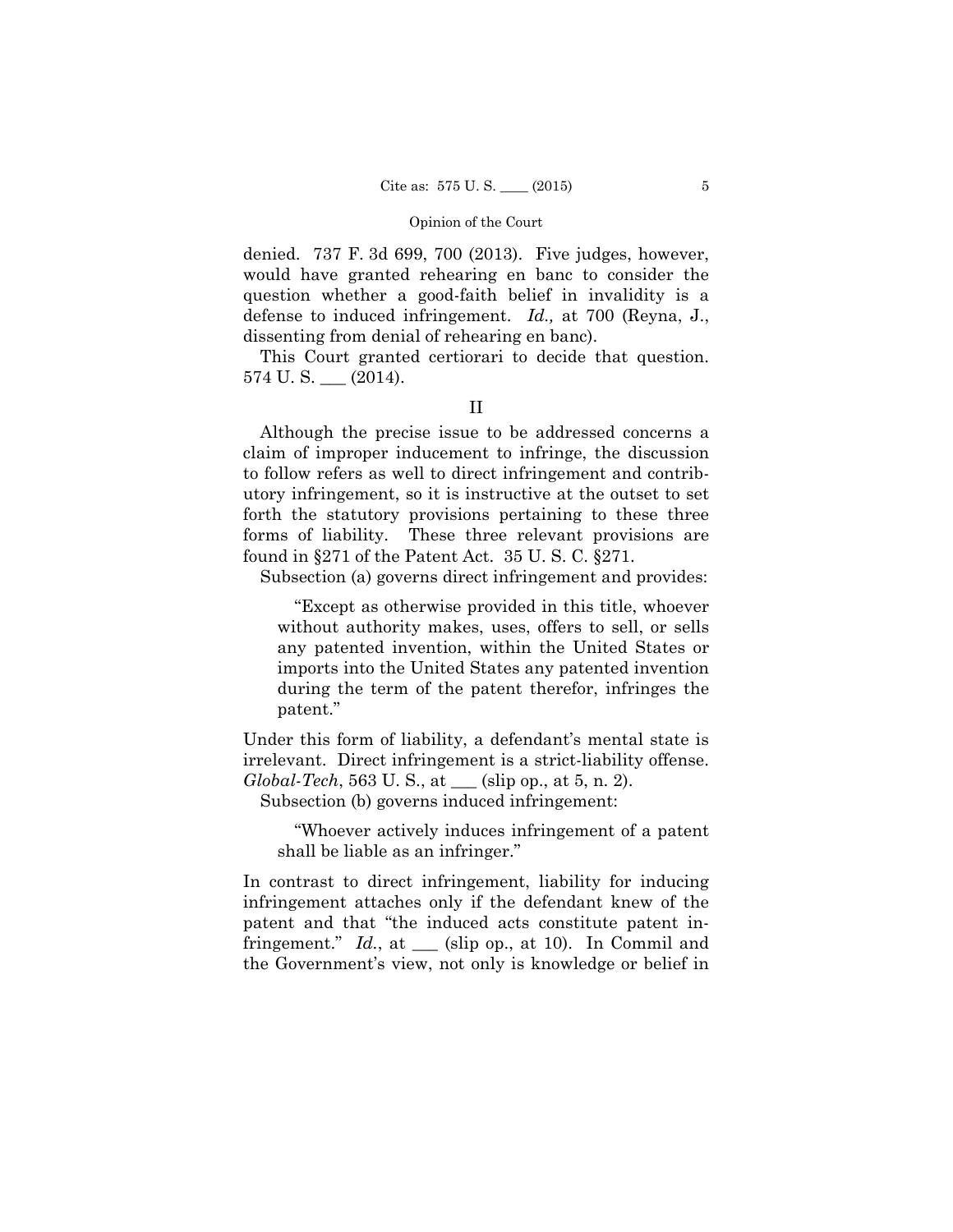the patent's validity irrelevant, they further argue the party charged with inducing infringement need not know that the acts it induced would infringe. On this latter point, they are incorrect, as will be explained below.

Subsection (c) deals with contributory infringement:

"Whoever offers to sell or sells within the United States or imports into the United States a component of a patented machine, manufacture, combination or composition, or a material or apparatus for use in practicing a patented process, constituting a material part of the invention, knowing the same to be especially made or especially adapted for use in an infringement of such patent, and not a staple article or commodity of commerce suitable for substantial noninfringing use, shall be liable as a contributory infringer."

Like induced infringement, contributory infringement requires knowledge of the patent in suit and knowledge of patent infringement. *Aro Mfg. Co.* v. *Convertible Top Replacement Co.*, 377 U. S. 476, 488 (1964) (*Aro II*).

This case asks a question of first impression: whether knowledge of, or belief in, a patent's validity is required for induced infringement under §271(b).

A

Before turning to the question presented, it is necessary to reaffirm what the Court held in *Global-Tech*. Commil and the Government (which supports Commil in this case) argue that *Global-Tech* should be read as holding that only knowledge of the patent is required for induced infringement. That, as will be explained, would contravene *Global-Tech*'s explicit holding that liability for induced infringement can only attach if the defendant knew of the patent and knew as well that "the induced acts constitute patent infringement." 563 U.S., at \_\_\_ (slip op., at 10).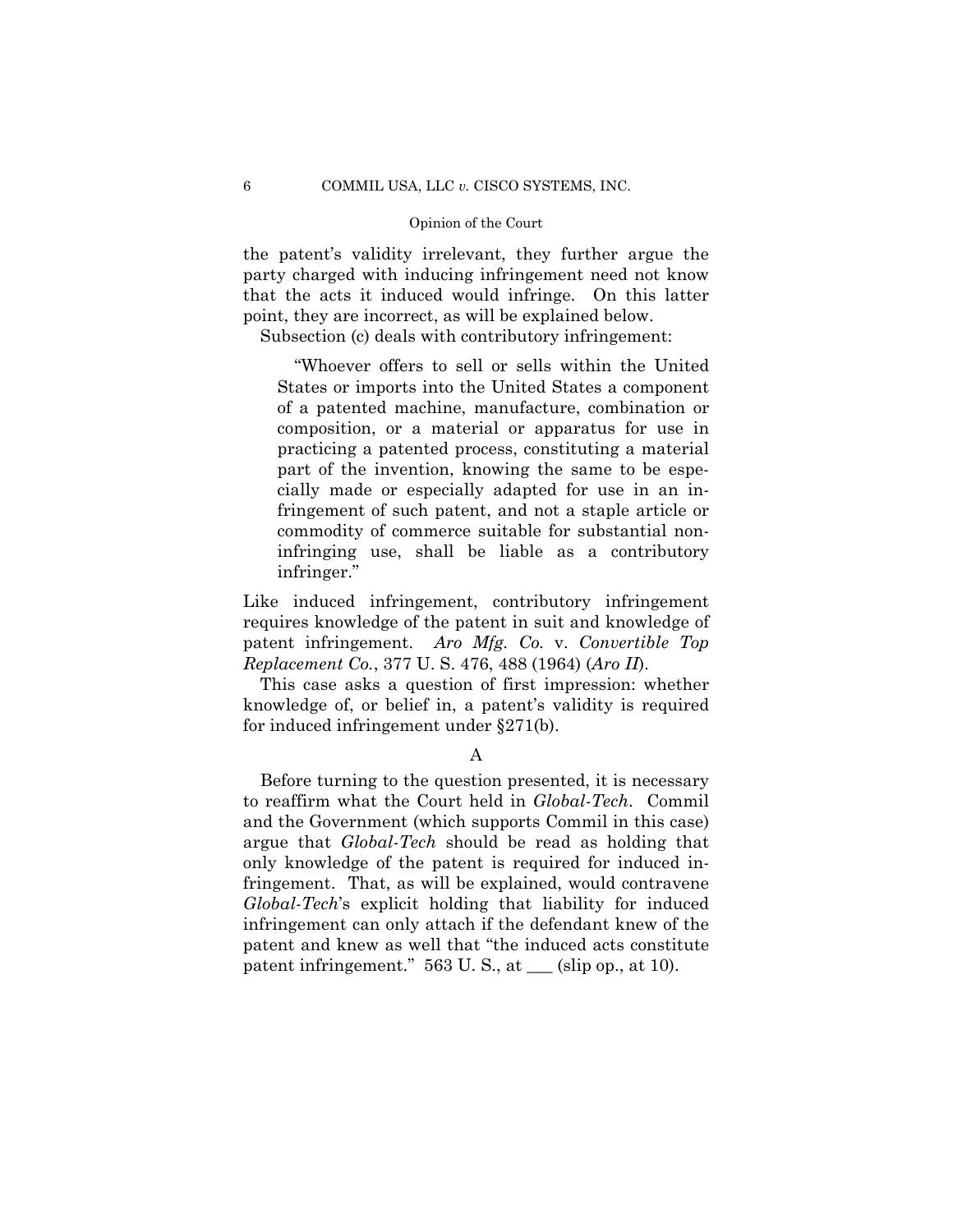In *Global-Tech*, the plaintiff, SEB, had invented and patented a deep fryer. A few years later, Sunbeam asked Pentalpha to supply deep fryers for Sunbeam to sell. To make the deep fryer, Pentalpha bought an SEB fryer and copied all but the cosmetic features. Pentalpha then sold the fryers to Sunbeam, which in turn sold them to customers. SEB sued Pentalpha for induced infringement, arguing Pentalpha had induced Sunbeam and others to sell the infringing fryers in violation of SEB's patent rights. In defense, Pentalpha argued it did not know the deep fryer it copied was patented and therefore could not be liable for inducing anyone to infringe SEB's patent. The question presented to this Court was "whether a party who 'actively induces infringement of a patent' under 35 U. S. C. §271(b) must know that the induced acts constitute patent infringement."  $Id.$ , at  $\_\_\_$ (slip op., at 1).

 about contributory infringement*.* The *Global-Tech* Court After noting the language of §271(b) and the case law prior to passage of the Patent Act did not resolve the question, the *Global-Tech* Court turned to *Aro II*, a case deemed that rules concerning contributory infringement were relevant to induced infringement, because the mental state imposed in each instance is similar. Before the Patent Act, inducing infringement was not a separate theory of indirect liability but was evidence of contributory infringement. 563 U.S., at  $\_\_\$  (slip op., at 5). Thus, in many respects, it is proper to find common ground in the two theories of liability.

*Aro II* concluded that to be liable for contributory infringement, a defendant must know the acts were infringing. 377 U. S.*,* at 488. In *Global-Tech*, the Court said this reasoning was applicable, explaining as follows:

"Based on this premise, it follows that the same knowledge is needed for induced infringement under §271(b). As noted, the two provisions have a common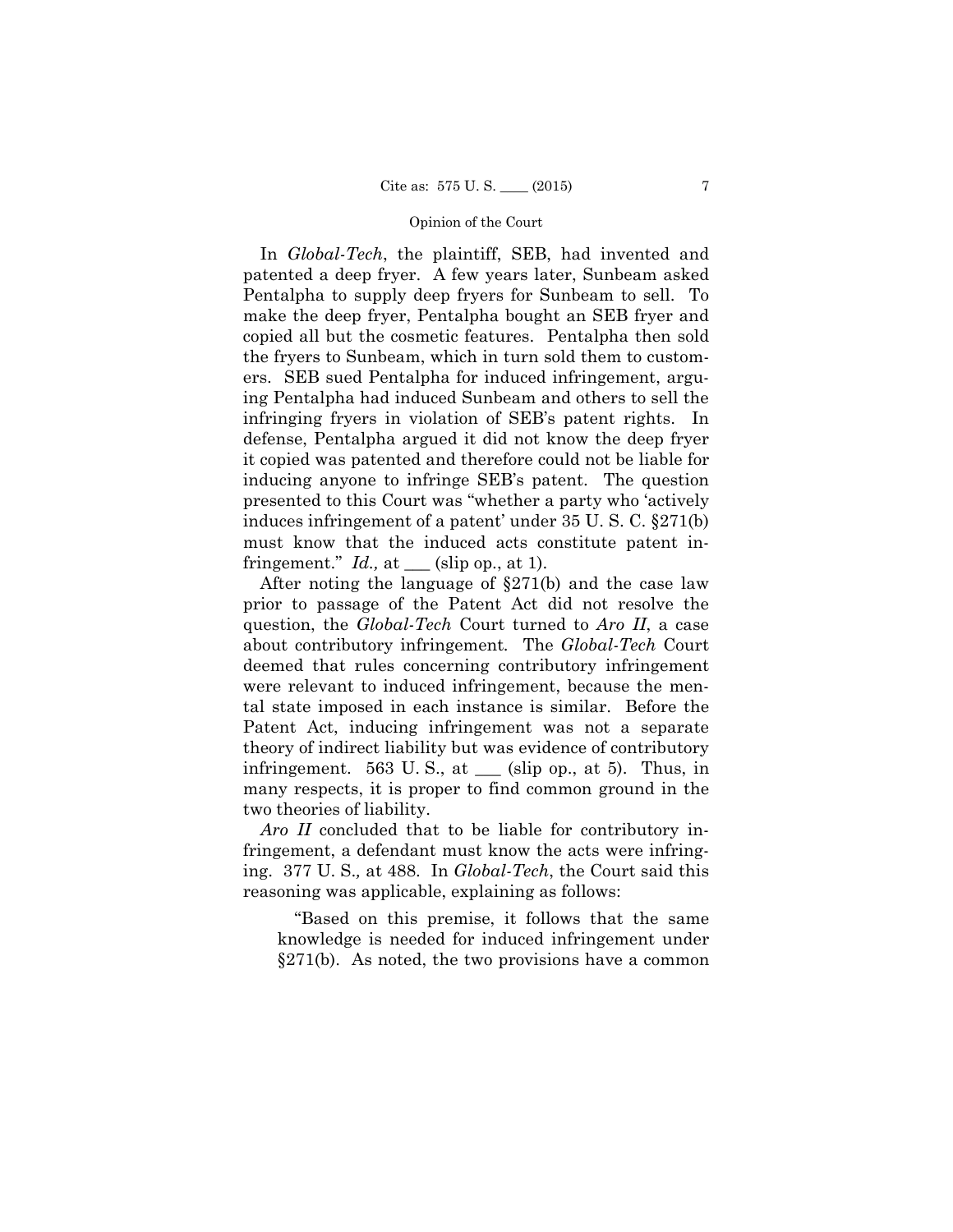origin in the pre-1952 understanding of contributory infringement, and the language of the two provisions creates the same difficult interpretive choice. It would thus be strange to hold that knowledge of the relevant patent is needed under §271(c) but not under  $§271(b).$ 

"Accordingly, we now hold that induced infringement under §271(b) requires knowledge that the induced acts constitute patent infringement." 563 U. S., at  $(\sin$  op., at 10).

In support of Commil, the Government argues against the clear language of *Global-Tech*. According to the Government, all *Global-Tech* requires is knowledge of the patent: "The Court did not definitively resolve whether Section 271(b) additionally requires knowledge of the infringing nature of the induced acts." Brief for United States as *Amicus Curiae* 9. See also Brief for Petitioner 17. Together, Commil and the Government claim the "factual circumstances" of *Global-Tech* "did not require" the Court to decide whether knowledge of infringement is required for inducement liability. Brief for United States as *Amicus Curiae* 12. See also Brief for Petitioner 23–24. But in the Court's *Global-Tech* decision, its description of the factual circumstances suggests otherwise. The Court concluded there was enough evidence to support a finding that Pentalpha knew "the infringing nature of the sales it encouraged Sunbeam to make." 563 U.S., at  $\_\_$  (slip op., at 14). It was not only knowledge of the existence of SEB's patent that led the Court to affirm the liability finding but also it was the fact that Pentalpha copied "all but the cosmetic features of SEB's fryer," demonstrating Pentalpha knew it would be causing customers to infringe SEB's patent. *Id.,* at \_\_\_ (slip op., at 15).

Accepting the Government and Commil's argument would require this Court to depart from its prior holding.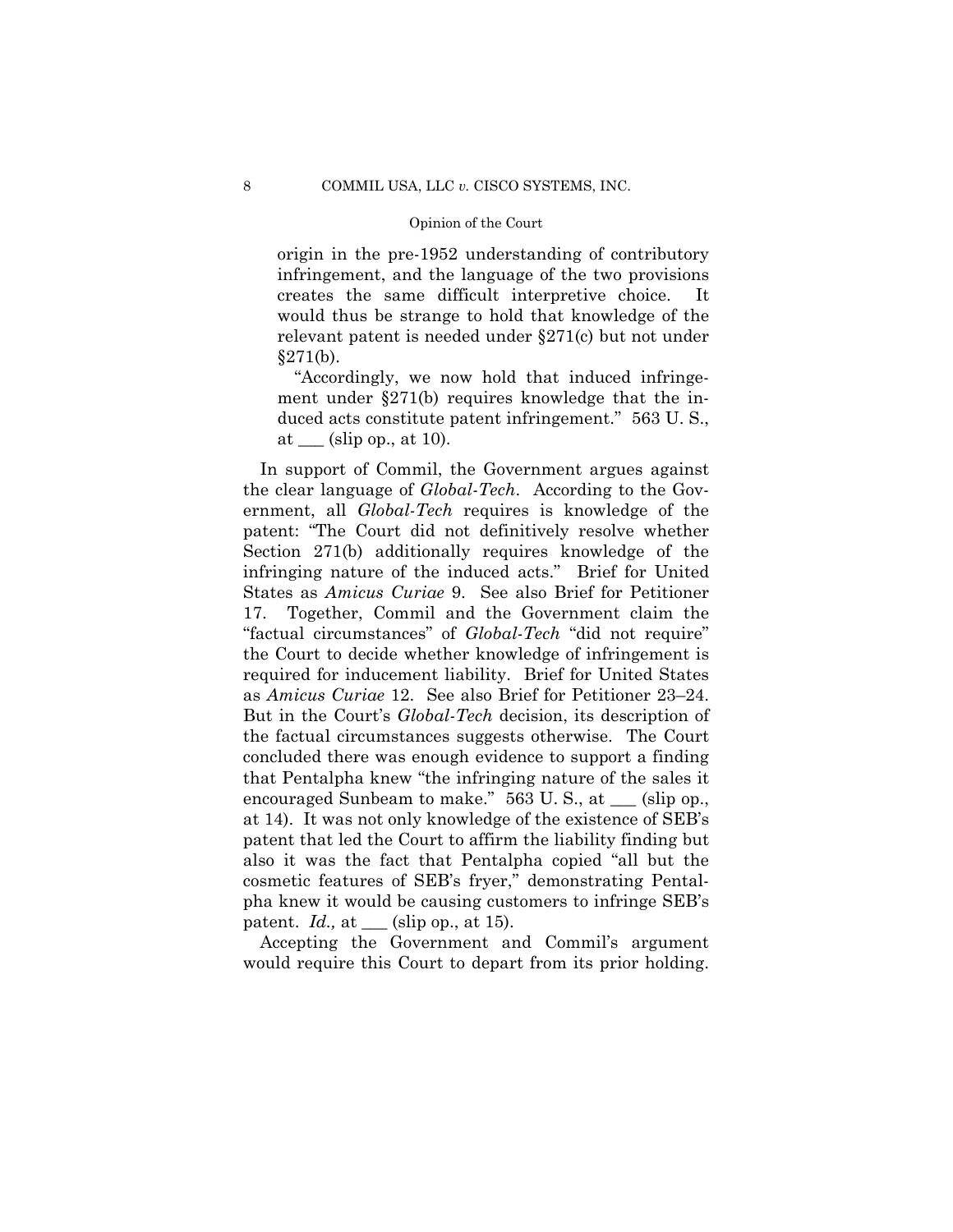See *id.,* at \_\_\_ (slip op., at 10). See also *id.,* at \_\_\_ (KENNEDY, J., dissenting) (slip op., at 1) ("The Court is correct, in my view, to conclude that . . . to induce infringement a defendant must know the acts constitute patent infringement" (internal quotation marks omitted)). And the *Global-Tech* rationale is sound. Qualifying or limiting its holding, as the Government and Commil seek to do, would lead to the conclusion, both in inducement and contributory infringement cases, that a person, or entity, could be liable even though he did not know the acts were infringing. In other words, even if the defendant reads the patent's claims differently from the plaintiff, and that reading is reasonable, he would still be liable because he knew the acts might infringe. *Global-Tech* requires more. It requires proof the defendant knew the acts were infringing. And the Court's opinion was clear in rejecting any lesser mental state as the standard. *Id.*, at <u>section</u> op., at 13–14).

# B

The question the Court confronts today concerns whether a defendant's belief regarding patent validity is a defense to a claim of induced infringement. It is not. The scienter element for induced infringement concerns infringement; that is a different issue than validity. Section 271(b) requires that the defendant "actively induce[d] infringement." That language requires intent to "bring about the desired result," which is infringement. *Id.,* at \_\_\_ (slip op., at 4). And because infringement and validity are separate issues under the Act, belief regarding validity cannot negate the scienter required under §271(b).

When infringement is the issue, the validity of the patent is not the question to be confronted. In *Cardinal Chemical Co.* v. *Morton Int'l, Inc.*, 508 U. S. 83 (1993), the Court explained, "A party seeking a declaratory judgment of invalidity presents a claim independent of the patent-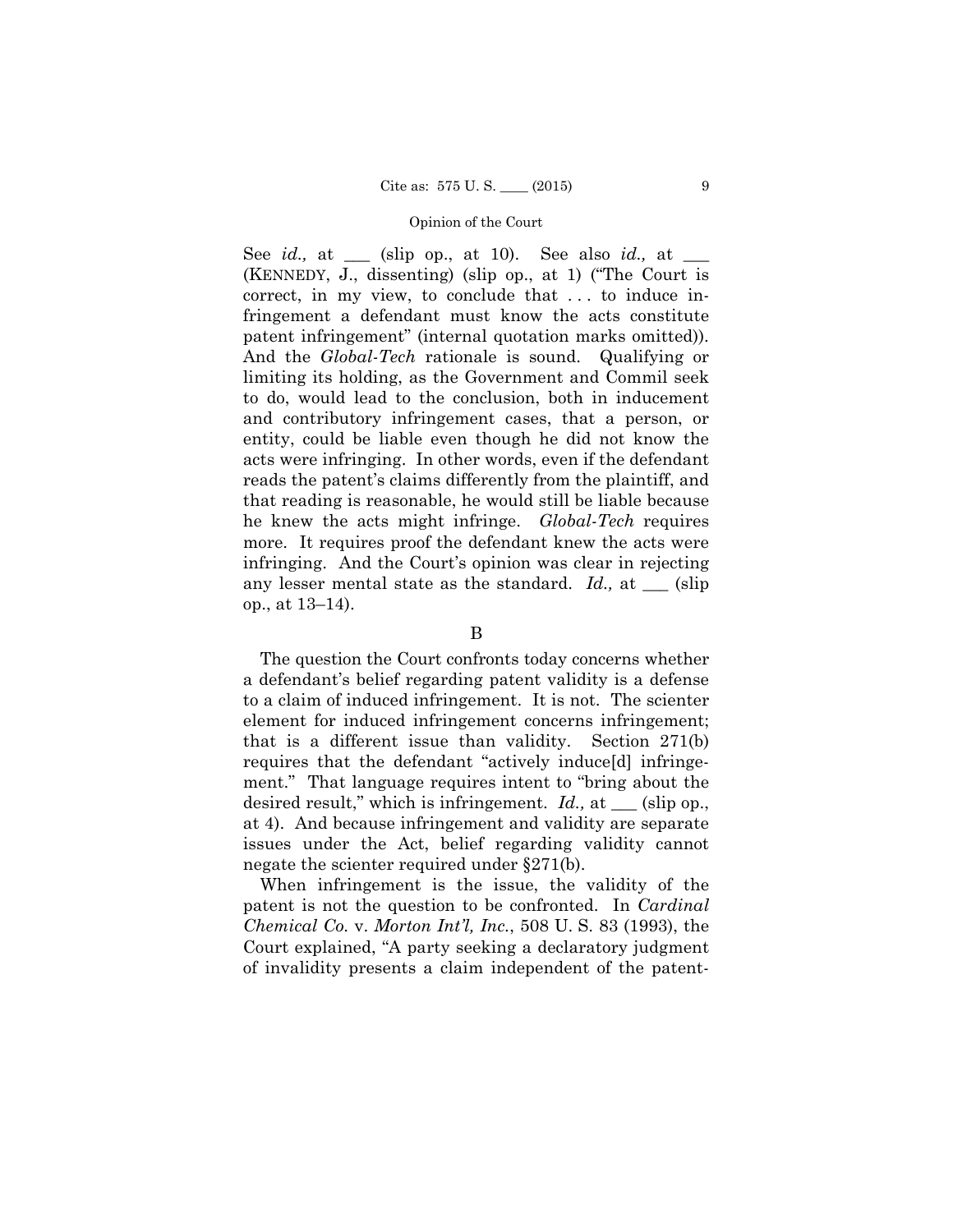ee's charge of infringement." *Id.,* at 96. It further held noninfringement and invalidity were "alternative grounds" for dismissing the suit. *Id.,* at 98. And in *Deposit Guaranty Nat. Bank* v. *Roper*, 445 U. S. 326 (1980), the Court explained that an accused infringer "may prevail either by successfully attacking the validity of the patent or by successfully defending the charge of infringement." *Id.,* at 334. These explanations are in accord with the longaccepted truth—perhaps the axiom—that infringement and invalidity are separate matters under patent law. See *Pandrol USA, LP* v. *Airboss R. Prods., Inc.*, 320 F. 3d 1354, 1365 (CA Fed. 2003).

Indeed, the issues of infringement and validity appear in separate parts of the Patent Act. Part III of the Act deals with "Patents and Protection of Patent Rights," including the right to be free from infringement. §§251– 329. Part II, entitled "Patentability of Inventions and Grants of Patents," defines what constitutes a valid patent. §§100–212. Further, noninfringement and invalidity are listed as two separate defenses, see §§282(b)(1), (2), and defendants are free to raise either or both of them. See *Cardinal*, *supra,* at 98. Were this Court to interpret §271(b) as permitting a defense of belief in invalidity, it would conflate the issues of infringement and validity.

Allowing this new defense would also undermine a presumption that is a "common core of thought and truth" reflected in this Court's precedents for a century. *Radio Corp. of America* v. *Radio Engineering Laboratories, Inc.*, 293 U. S. 1, 8 (1934). Under the Patent Act, and the case law before its passage, a patent is "presumed valid." §282(a); *id.,* at 8. That presumption takes away any need for a plaintiff to prove his patent is valid to bring a claim. But if belief in invalidity were a defense to induced infringement, the force of that presumption would be lessened to a drastic degree, for a defendant could prevail if he proved he reasonably believed the patent was invalid.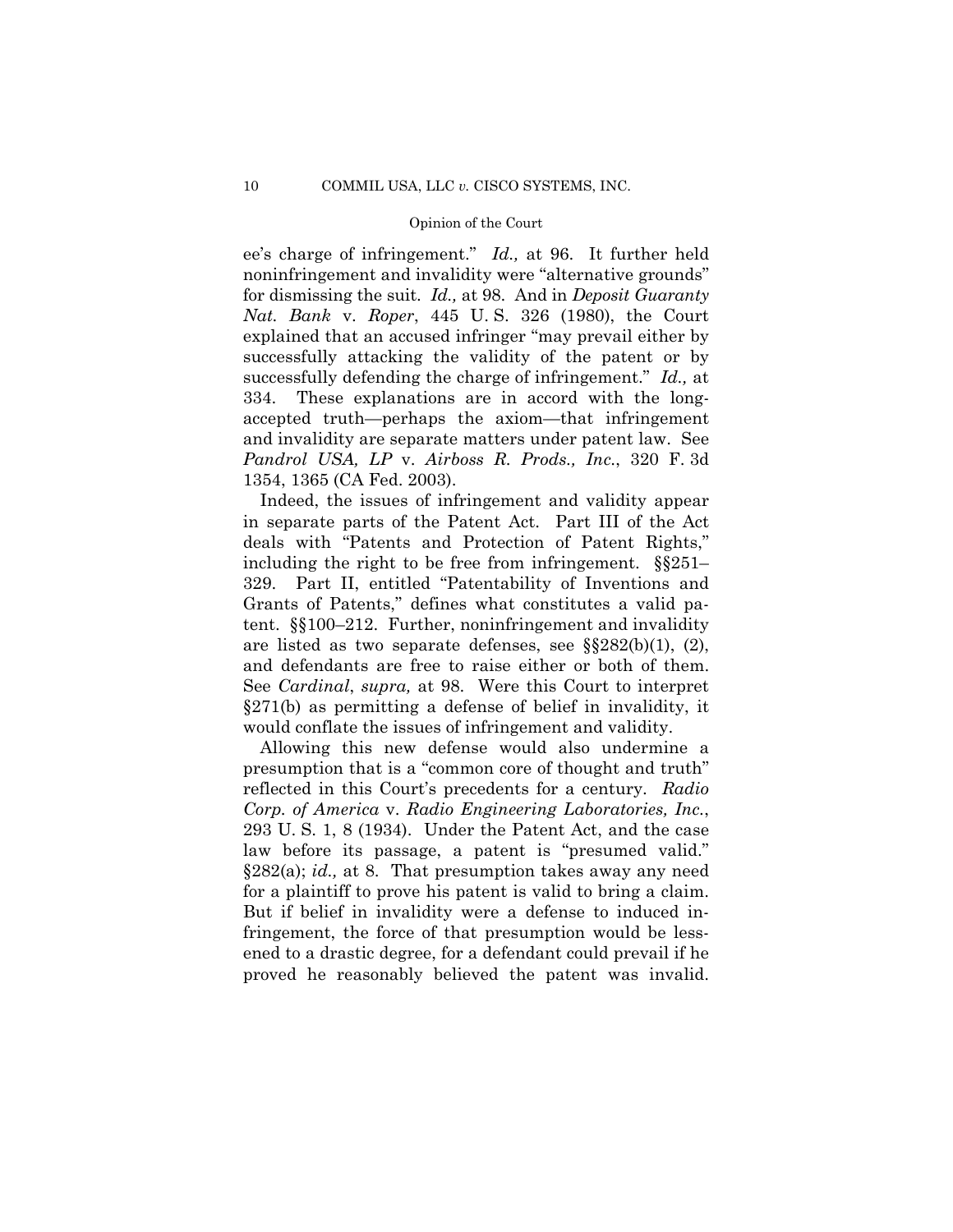That would circumvent the high bar Congress is presumed to have chosen: the clear and convincing standard. See *Microsoft Corp.* v. *i4i Ltd. Partnership*, 564 U. S. \_\_\_, \_\_\_–

 $(2011)$  (slip op., at 8–10). Defendants must meet that standard to rebut the presumption of validity. *Ibid.* 

To say that an invalid patent cannot be infringed, or that someone cannot be induced to infringe an invalid patent, is in one sense a simple truth, both as a matter of logic and semantics. See *M. Swift & Sons, Inc.* v. *W. H. Coe Mfg. Co.*, 102 F. 2d 391, 396 (CA1 1939). But the questions courts must address when interpreting and implementing the statutory framework require a determination of the procedures and sequences that the parties must follow to prove the act of wrongful inducement and any related issues of patent validity. "Validity and infringement are distinct issues, bearing different burdens, different presumptions, and different evidence." 720 F. 3d, at 1374 (opinion of Newman, J.). To be sure, if at the end of the day, an act that would have been an infringement or an inducement to infringe pertains to a patent that is shown to be invalid, there is no patent to be infringed. But the allocation of the burden to persuade on these questions, and the timing for the presentations of the relevant arguments, are concerns of central relevance to the orderly administration of the patent system.

 conduct." 6A Chisum on Patents §19.01, p. 19–5 (2015). Invalidity is an affirmative defense that "can preclude enforcement of a patent against otherwise infringing An accused infringer can, of course, attempt to prove that the patent in suit is invalid; if the patent is indeed invalid, and shown to be so under proper procedures, there is no liability. See *i4i*, *supra*, at  $\_\_$  (slip op., at 11–12). That is because invalidity is not a defense to infringement, it is a defense to liability. And because of that fact, a belief as to invalidity cannot negate the scienter required for induced infringement.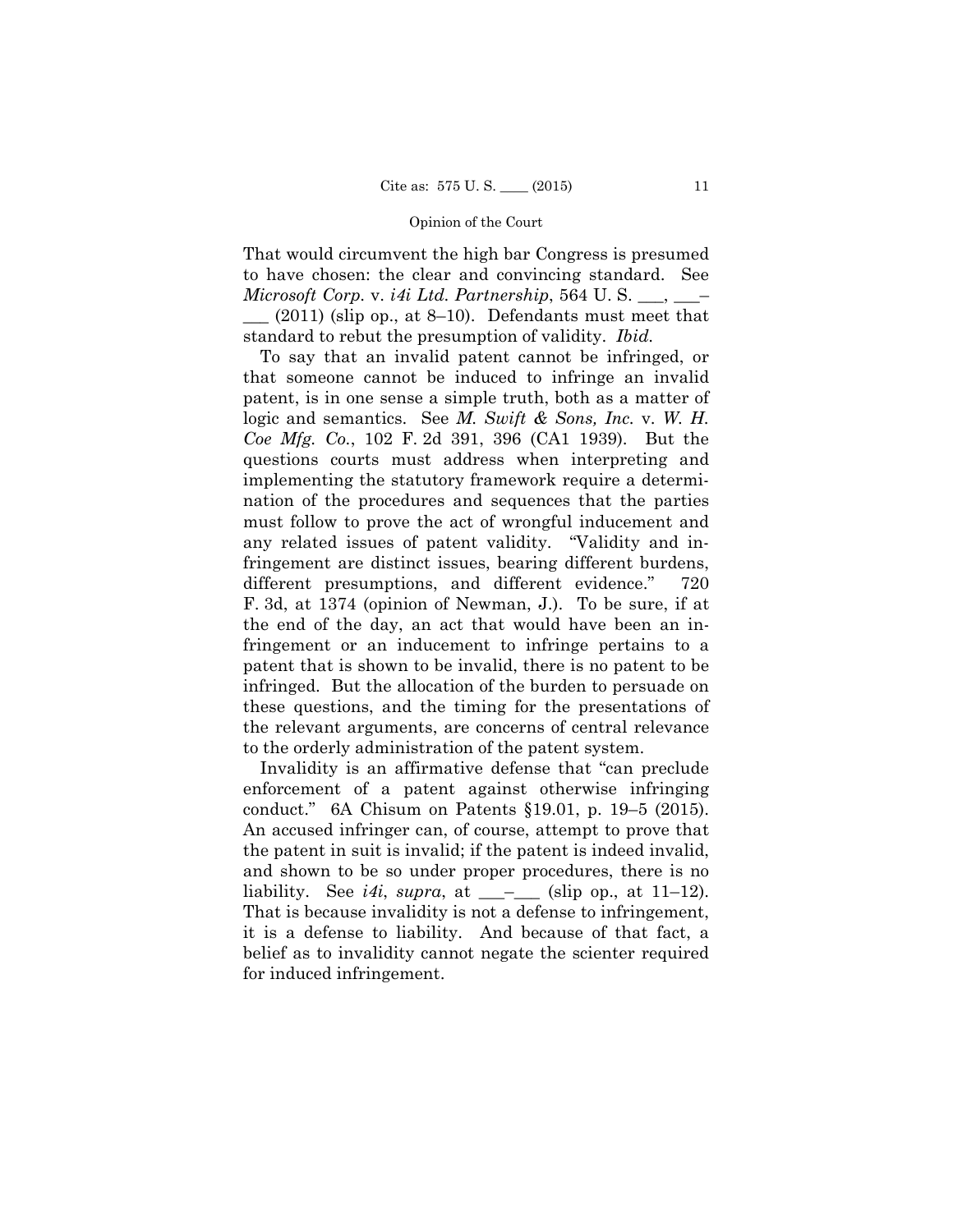There are also practical reasons not to create a defense based on a good-faith belief in invalidity. First and foremost, accused inducers who believe a patent is invalid have various proper ways to obtain a ruling to that effect. They can file a declaratory judgment action asking a federal court to declare the patent invalid. See *MedImmune, Inc.* v. *Genentech, Inc.*, 549 U. S. 118, 137 (2007). They can seek *inter partes* review at the Patent Trial and Appeal Board and receive a decision as to validity within 12 to 18 months. See §316. Or they can, as Cisco did here, seek *ex parte* reexamination of the patent by the Patent and Trademark Office. §302. And, of course, any accused infringer who believes the patent in suit is invalid may raise the affirmative defense of invalidity. §282(b)(2). If the defendant is successful, he will be immune from liability.

Creating a defense of belief in invalidity, furthermore, would have negative consequences. It can render litigation more burdensome for everyone involved. Every accused inducer would have an incentive to put forth a theory of invalidity and could likely come up with myriad arguments. See Sloan, Think it is Invalid? A New Defense to Negate Intent for Induced Infringement, 23 Fed. Cir. B. J. 613, 618 (2013). And since "it is often more difficult to determine whether a patent is valid than whether it has been infringed," *Cardinal*, 508 U. S., at 99, accused inducers would likely find it easier to prevail on a defense regarding the belief of invalidity than noninfringement. In addition the need to respond to the defense will increase discovery costs and multiply the issues the jury must resolve. Indeed, the jury would be put to the difficult task of separating the defendant's belief regarding validity from the actual issue of validity.

As a final note, "[o]ur law is . . . no stranger to the possibility that an act may be 'intentional' for purposes of civil liability, even if the actor lacked actual knowledge that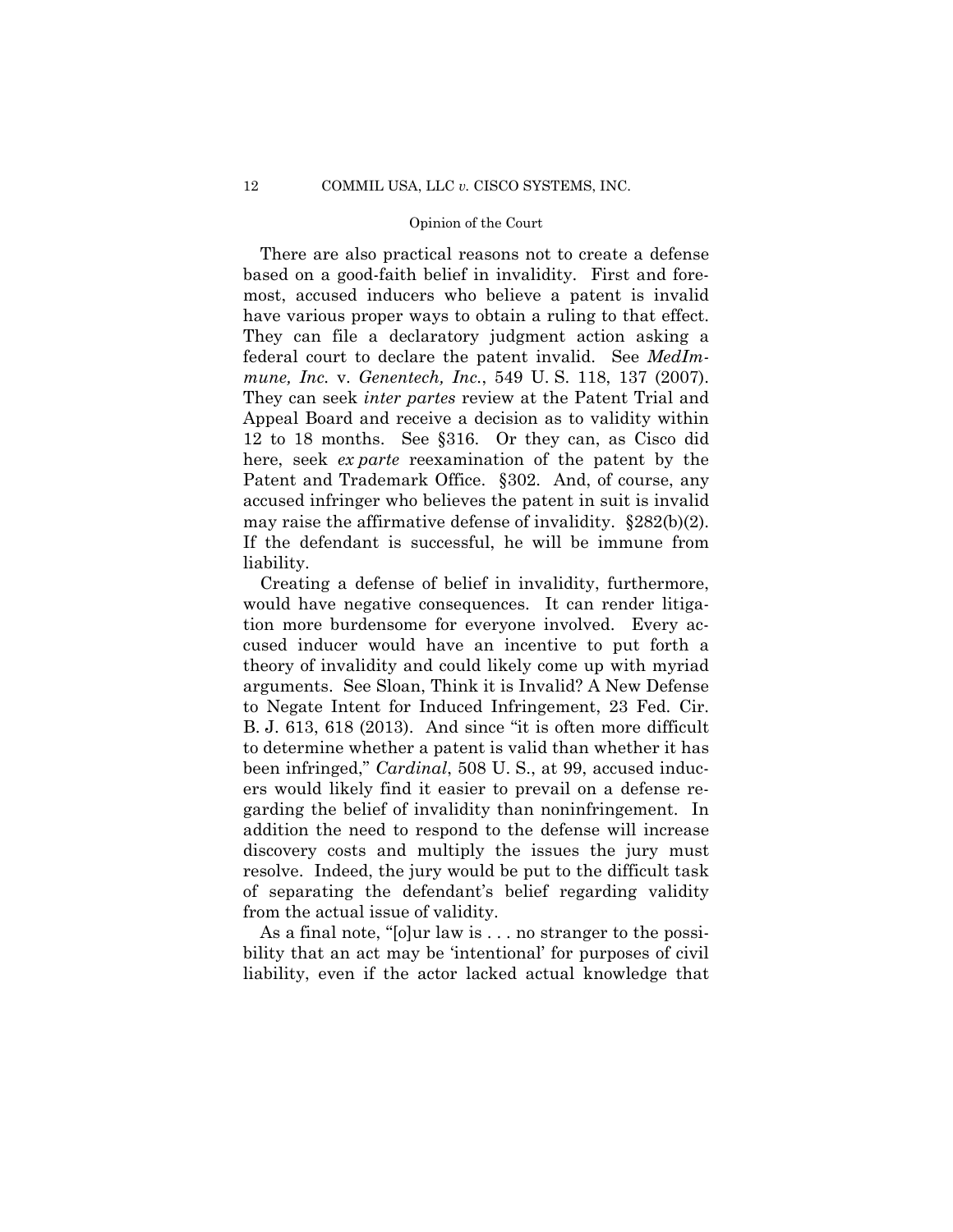right to enter the property." *Jerman*, *supra,* at 583 (citing her conduct violated the law." *Jerman* v. *Carlisle, McNellie, Rini, Kramer & Ulrich, L. P. A.*, 559 U. S. 573, 582– 583 (2010). Tortious interference with a contract provides an apt example. While the invalidity of a contract is a defense to tortious interference, belief in validity is irrelevant. Restatement (Second) of Torts §766, Comment *i*  (1979). See also W. Keeton, D. Dobbs, R. Keeton, & D. Owen, Prosser and Keeton on Law of Torts 110 (5th ed. 1984). In a similar way, a trespass "can be committed despite the actor's mistaken belief that she has a legal Restatement (Second) of Torts §164, and Comment *e*  (1963–1964)). And of course, "[t]he general rule that ignorance of the law or a mistake of law is no defense to criminal prosecution is deeply rooted in the American legal system." *Cheek* v. *United States*, 498 U. S. 192, 199 (1991). In the usual case, "I thought it was legal" is no defense. That concept mirrors this Court's holding that belief in invalidity will not negate the scienter required under §271(b).

#### III

The Court is well aware that an "industry has developed in which firms use patents not as a basis for producing and selling goods but, instead, primarily for obtaining licensing fees." *eBay Inc.* v. *MercExchange, L. L. C.*, 547 U. S. 388, 396 (2006) (KENNEDY, J., concurring). Some companies may use patents as a sword to go after defendants for money, even when their claims are frivolous. This tactic is often pursued through demand letters, which "may be sent very broadly and without prior investigation, may assert vague claims of infringement, and may be designed to obtain payments that are based more on the costs of defending litigation than on the merit of the patent claims." L. Greisman, Prepared Statement of the Federal Trade Commission on Discussion Draft of Patent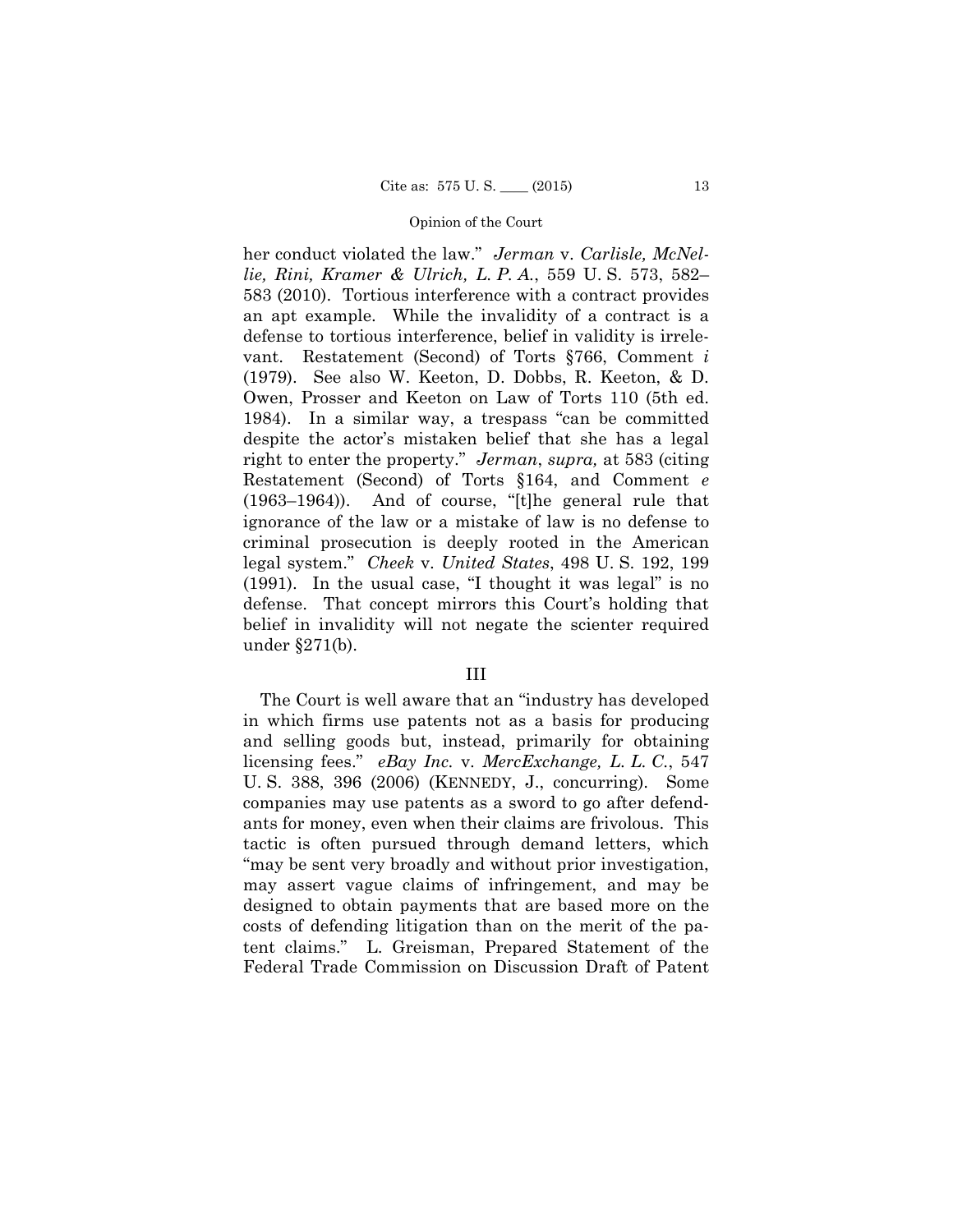Demand Letter Legislation before the Subcommittee on Commerce, Manufacturing, and Trade of the House Committee on Energy and Commerce 2 (2014). This behavior can impose a "harmful tax on innovation." *Ibid.* 

No issue of frivolity has been raised by the parties in this case, nor does it arise on the facts presented to this Court. Nonetheless, it is still necessary and proper to stress that district courts have the authority and responsibility to ensure frivolous cases are dissuaded. If frivolous cases are filed in federal court, it is within the power of the court to sanction attorneys for bringing such suits. Fed. Rule Civ. Proc. 11. It is also within the district court's discretion to award attorney's fees to prevailing parties in "exceptional cases." 35 U. S. C. §285; see also *Octane Fitness, LLC* v. *ICON Health & Fitness, Inc.*, 572 U. S.  $\_\_\_\_\_\_\_\_\_\_\_\_$  (2014) (slip op., at 7–8). These safeguards, combined with the avenues that accused inducers have to obtain rulings on the validity of patents, militate in favor of maintaining the separation expressed throughout the Patent Act between infringement and validity. This dichotomy means that belief in invalidity is no defense to a claim of induced infringement.

The judgment of the United States Court of Appeals for the Federal Circuit is vacated, and the case is remanded for further proceedings consistent with this opinion.

# *It is so ordered.*

 JUSTICE BREYER took no part in the consideration or decision of this case.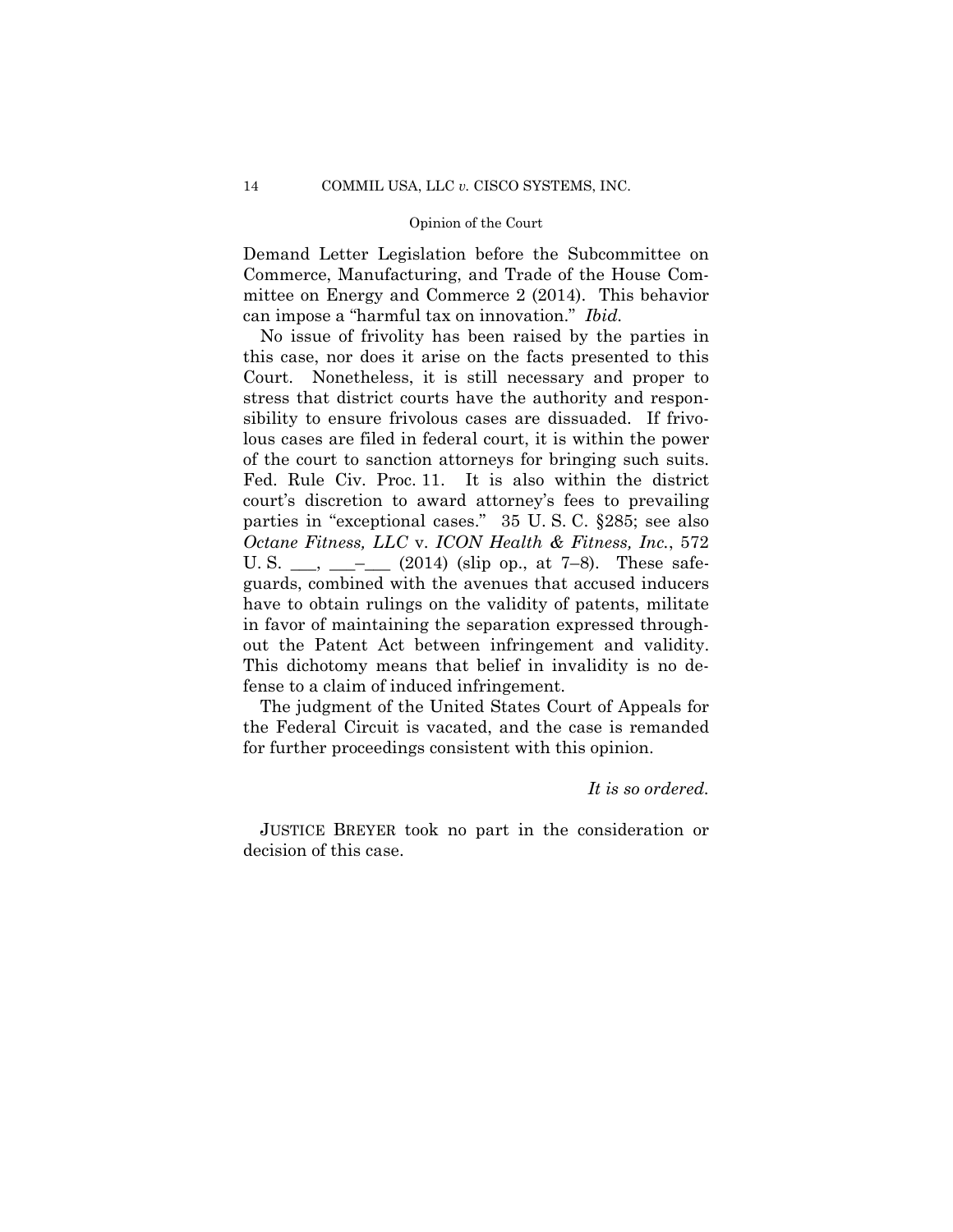SCALIA, J., dissenting

### $\frac{1}{2}$  , where  $\frac{1}{2}$ **SUPREME COURT OF THE UNITED STATES**

#### $\frac{1}{2}$  ,  $\frac{1}{2}$  ,  $\frac{1}{2}$  ,  $\frac{1}{2}$  ,  $\frac{1}{2}$  ,  $\frac{1}{2}$ No. 13–896

# COMMIL USA, LLC, PETITIONER *v.*  CISCO SYSTEMS, INC.

# ON WRIT OF CERTIORARI TO THE UNITED STATES COURT OF APPEALS FOR THE FEDERAL CIRCUIT

[May 26, 2015]

JUSTICE SCALIA, with whom THE CHIEF JUSTICE joins, dissenting.

I agree with the Court's rejection of the main argument advanced by Commil and the United States, that induced infringement under 35 U. S. C. §271(b) does not "requir[e] knowledge of the infringing nature of the induced acts." Brief for United States as *Amicus Curiae* 9; see also Brief for Petitioner 15–44. I disagree, however, with the Court's holding that good-faith belief in a patent's invalidity is not a defense to induced infringement.

Infringing a patent means invading a patentee's exclusive right to practice his claimed invention. *Crown Die & Tool Co.* v. *Nye Tool & Machine Works*, 261 U. S. 24, 40 (1923) (quoting 3 W. Robinson, Law of Patents §937, pp. 122–123 (1890)). Only valid patents confer this right to exclusivity—invalid patents do not. *FTC* v. *Actavis, Inc.*, 570 U.S.  $\_\_$ ,  $\_\_$  (2013) (slip op., at 8). It follows, as night the day, that only valid patents can be infringed. To talk of infringing an invalid patent is to talk nonsense.

Induced infringement, we have said, "requires knowledge that the induced acts constitute patent infringement." *Global-Tech Appliances, Inc.* v. *SEB S. A.*, 563 U.S.  $\qquad \qquad$ ,  $\qquad \qquad$  (2011) (slip op., at 10). Because only valid patents can be infringed, anyone with a good-faith belief in a patent's *in*validity necessarily believes the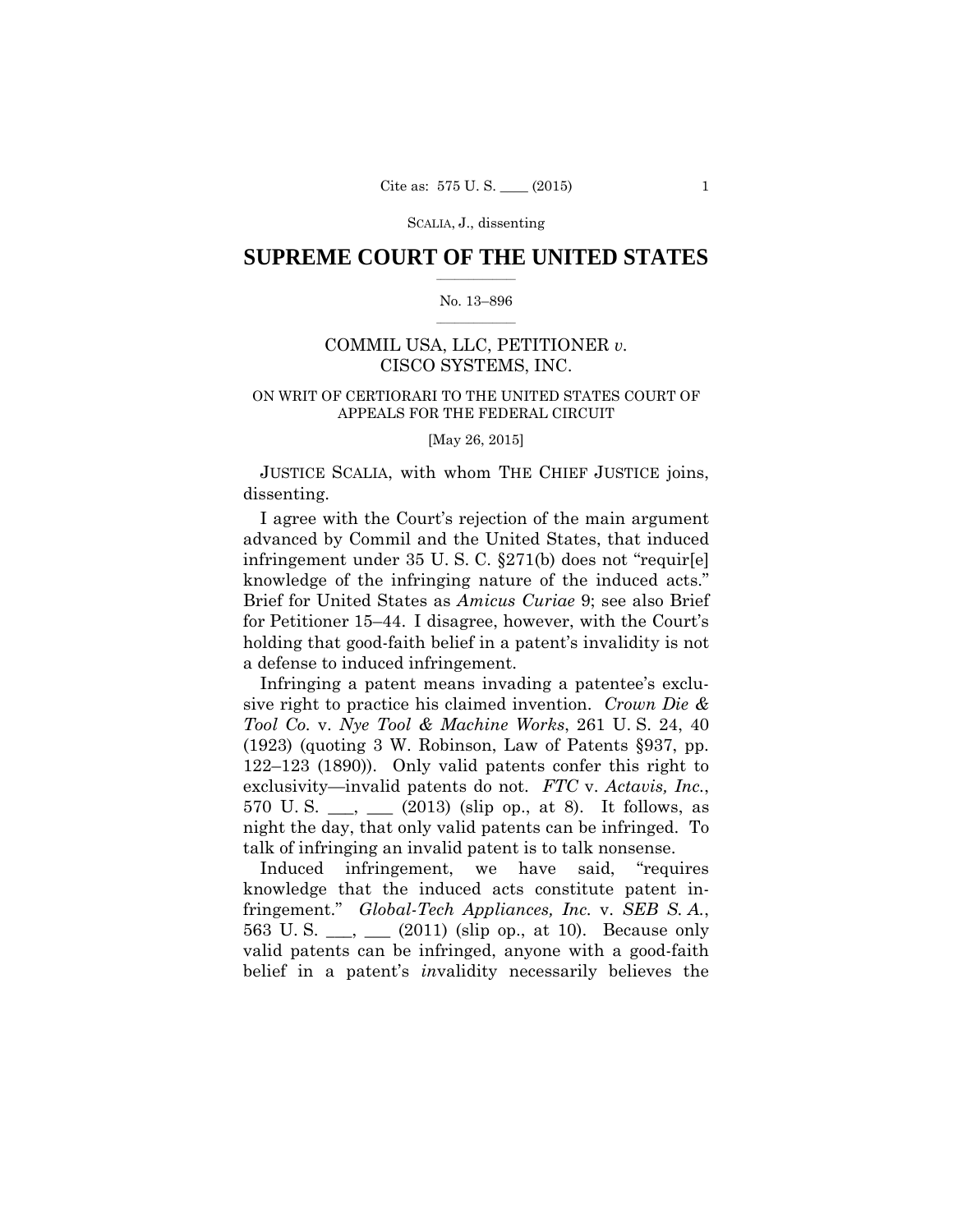#### SCALIA, J., dissenting

patent *cannot* be infringed. And it is impossible for anyone who believes that a patent cannot be infringed to induce actions that he *knows* will infringe it. A good-faith belief that a patent is invalid is therefore a defense to induced infringement of that patent.

The Court makes four arguments in support of the contrary position. None seems to me persuasive. First, it notes that the Patent Act treats infringement and validity as distinct issues. *Ante,* at 9–10. That is true. It is also irrelevant. Saying that infringement cannot exist without a valid patent does not "conflate the issues of infringement and validity," *ante,* at 10, any more than saying that water cannot exist without oxygen "conflates" water and oxygen. Recognizing that infringement requires validity is entirely consistent with the "long-accepted truth . . . that infringement and invalidity are separate matters under patent law." *Ibid*.

The Court next insists that permitting the defense at issue would undermine the statutory presumption of validity. *Ante*, at 10–11. It would do no such thing. By reason of the statutory presumption of validity, §282(a), patents can be held invalid only by "clear and convincing evidence." *Microsoft Corp.* v. *i4i Ltd. Partnership*, 564 U. S.  $\_\_$ ,  $\_\_$  (2011) (slip op., at 1). This presumption is not weakened by treating a good-faith belief in invalidity as a defense to induced infringement. An alleged inducer who succeeds in this defense does not thereby call a patent's validity into question. He merely avoids liability for a third party's infringement of a *valid* patent, in no way undermining that patent's presumed validity.

 a patent is to invade the patentee's right of exclusivity. Next, the Court says that "invalidity is not a defense to infringement, it is a defense to liability." *Ante*, at 11. That is an assertion, not an argument. Again, to infringe An invalid patent confers no such right. How is it possible to interfere with rights that do not exist? The Court has